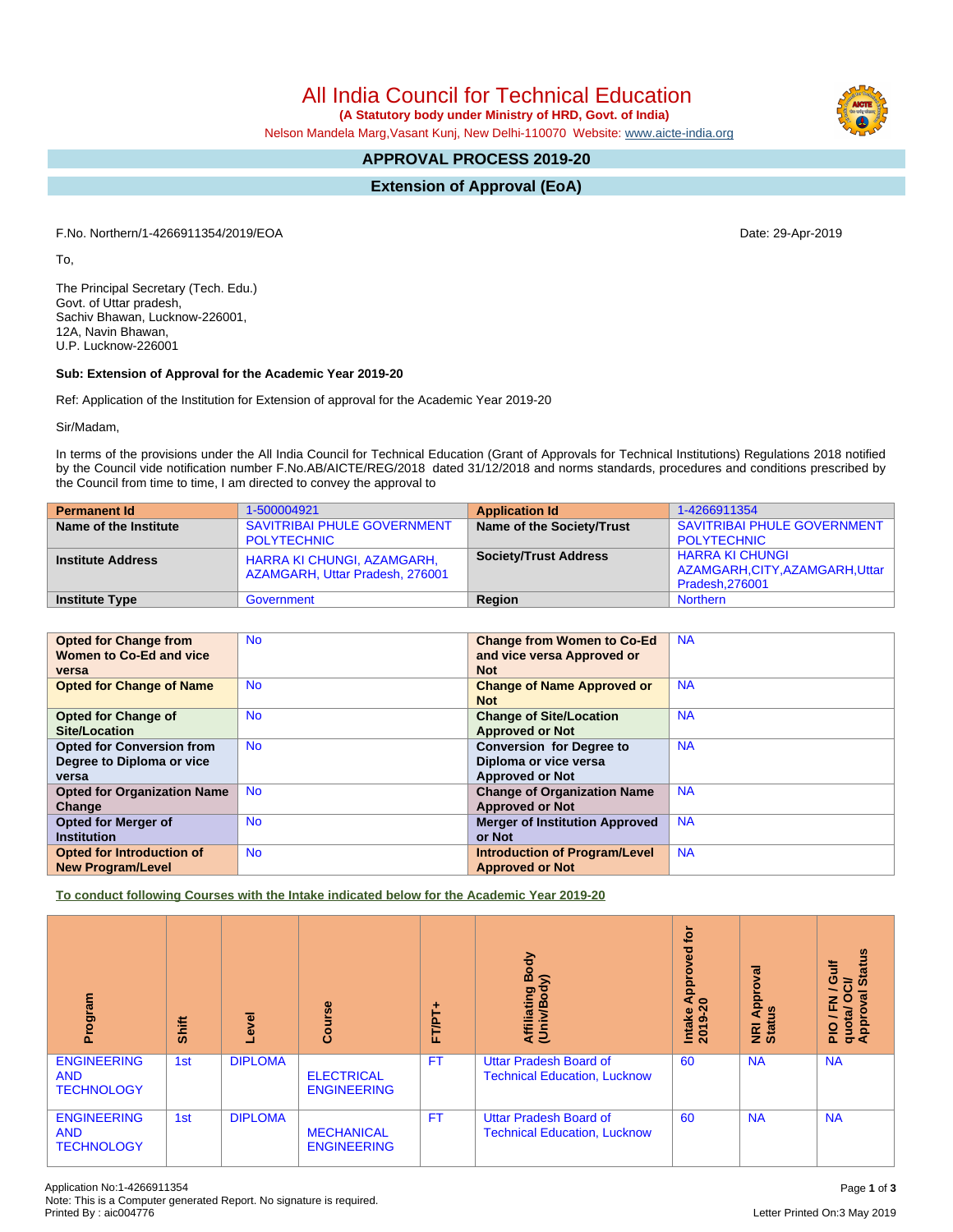| <b>ENGINEERING</b><br><b>AND</b><br><b>TECHNOLOGY</b> | 1st | <b>DIPLOMA</b> | <b>ELECTRONICS</b>                 |    | Uttar Pradesh Board of<br><b>Technical Education, Lucknow</b> | -60 | <b>NA</b> | <b>NA</b> |
|-------------------------------------------------------|-----|----------------|------------------------------------|----|---------------------------------------------------------------|-----|-----------|-----------|
| <b>ENGINEERING</b><br><b>AND</b><br><b>TECHNOLOGY</b> | 1st | <b>DIPLOMA</b> | <b>CIVIL</b><br><b>ENGINEERING</b> | FI | Uttar Pradesh Board of<br><b>Technical Education, Lucknow</b> | -60 | <b>NA</b> | <b>NA</b> |

+FT –Full Time,PT-Part Time

# Punitive Action against the Institute

| Deficiencies Noted based on Self Disclosure |                   |  |  |  |  |  |
|---------------------------------------------|-------------------|--|--|--|--|--|
| <b>Particulars</b>                          | <b>Deficiency</b> |  |  |  |  |  |
| <b>Library Facilities</b>                   |                   |  |  |  |  |  |
| Journals                                    | Yes               |  |  |  |  |  |
|                                             |                   |  |  |  |  |  |
| *Please refer Deficiency Report for details |                   |  |  |  |  |  |

**SAVITRIBAI PHULE GOVERNMENT POLYTECHNIC** is hereby informed to submit the compliance of the deficiencies mentioned above to the Regional Office within a period of **6 months** from the date of issuance of this letter failing which the council shall initiate strict action as defined in Approval Process Handbook 2019-20 during the subsequent Academic Year.

In case of any differences in content in this Computer generated Extension of Approval Letter, the content/information as approved by the Executive Council / General Council as available on the record of AICTE shall be final and binding.

Strict compliance of Anti-Ragging Regulation: - Approval is subject to strict compliance of provisions made in AICTE Regulation notified vide F. No. 37- 3/Legal/AICTE/2009 dated July 1, 2009 for Prevention and Prohibition of Ragging in Technical Institutions. In case Institution fails to take adequate steps to Prevent Ragging or fails to act in accordance with AICTE Regulation or fails to punish perpetrators or incidents of Ragging, it will be liable to take any action as defined under clause 9(4) of the said Regulation.

### **It is mandatory to comply all the essential requirements as given in APH 2019-20(appendix 6)**

NOTE: If the State Government / UT / DTE / DME has a reservation policy for admission in Technical Education Institutes and the same is applicable to Private & Self-financing Technical Institutions, then the State Government / UT/ DTE / DME shall ensure that 10 % of Reservation for EWS would be operational from the Academic year 2019-20 without affecting the percentage reservations of SC/ST/OBC/General . However, this would not be applicable in the case of Minority Institutions referred to the clause (1) of Article 30 of **Constitution of India.**

> **Prof. A.P Mittal Member Secretary, AICTE**

Copy to:

- **1. The Director Of Technical Education\*\*, Uttar Pradesh**
- **2. The Registrar\*\*,** Uttar Pradesh Board Of Technical Education, Lucknow
- **3. The Principal / Director,** Savitribai Phule Government Polytechnic Harra Ki Chungi, Azamgarh,Azamgarh, Uttar Pradesh,276001
- **4. The Secretary / Chairman,**

Savitribai Phule Government Polytechnic Harra Ki Chungi Azamgarh.